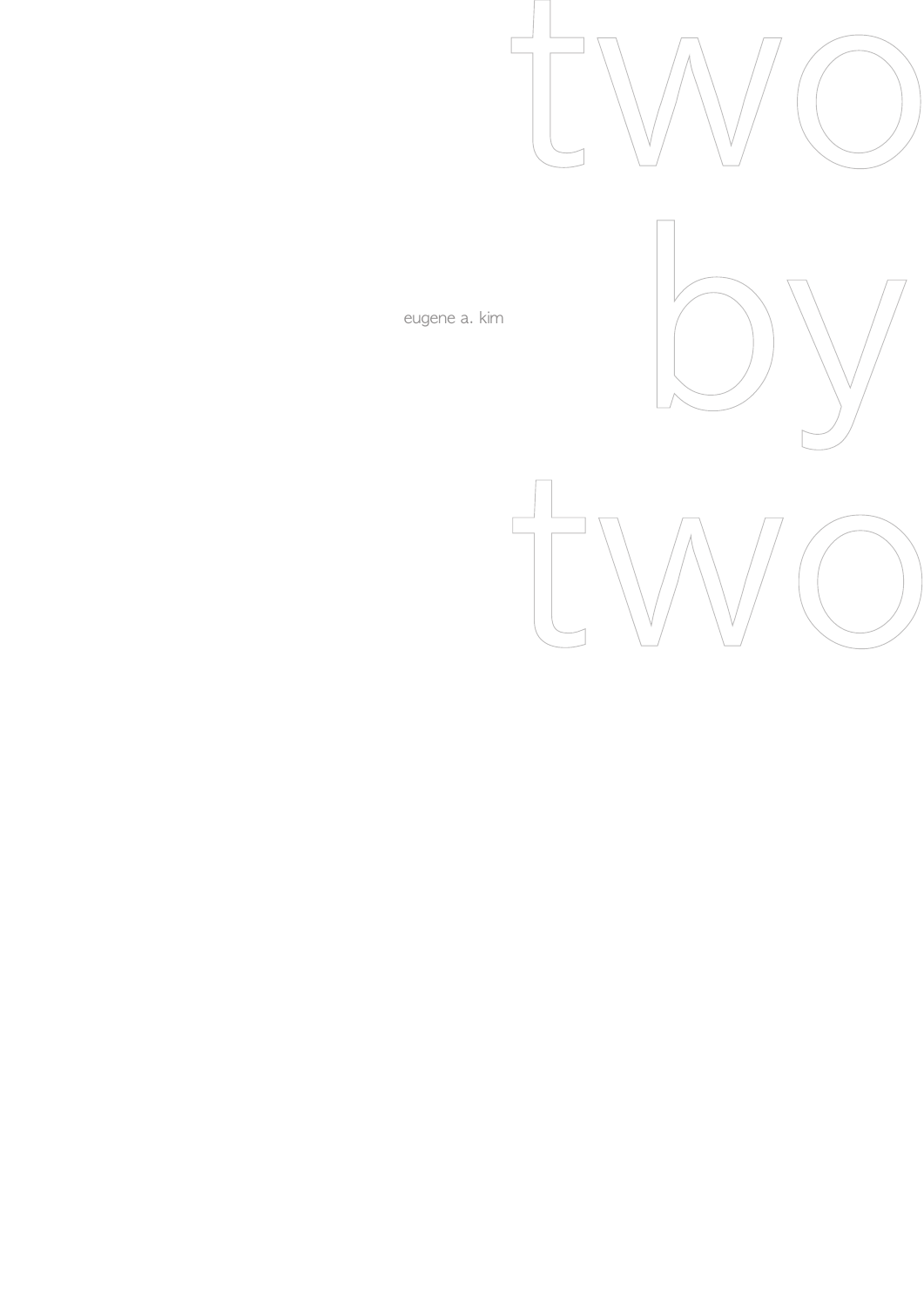### Inventory

#### piano

- lid fully open
- mark location of highest f string inside the piano

### percussion 1

 - four small gongs (with two soft mallets): tuned to D3, F3, Bb3, G4



- record player and small amplifier
- record:
	- String Quartet in B-flat Major, op. 130 V. Cavatina by L.V. Beethoven

percussion 2

 - four small gongs (with two brushes): tuned to D3, F3, G3, D4



- two tin cans (maximum difference of sound)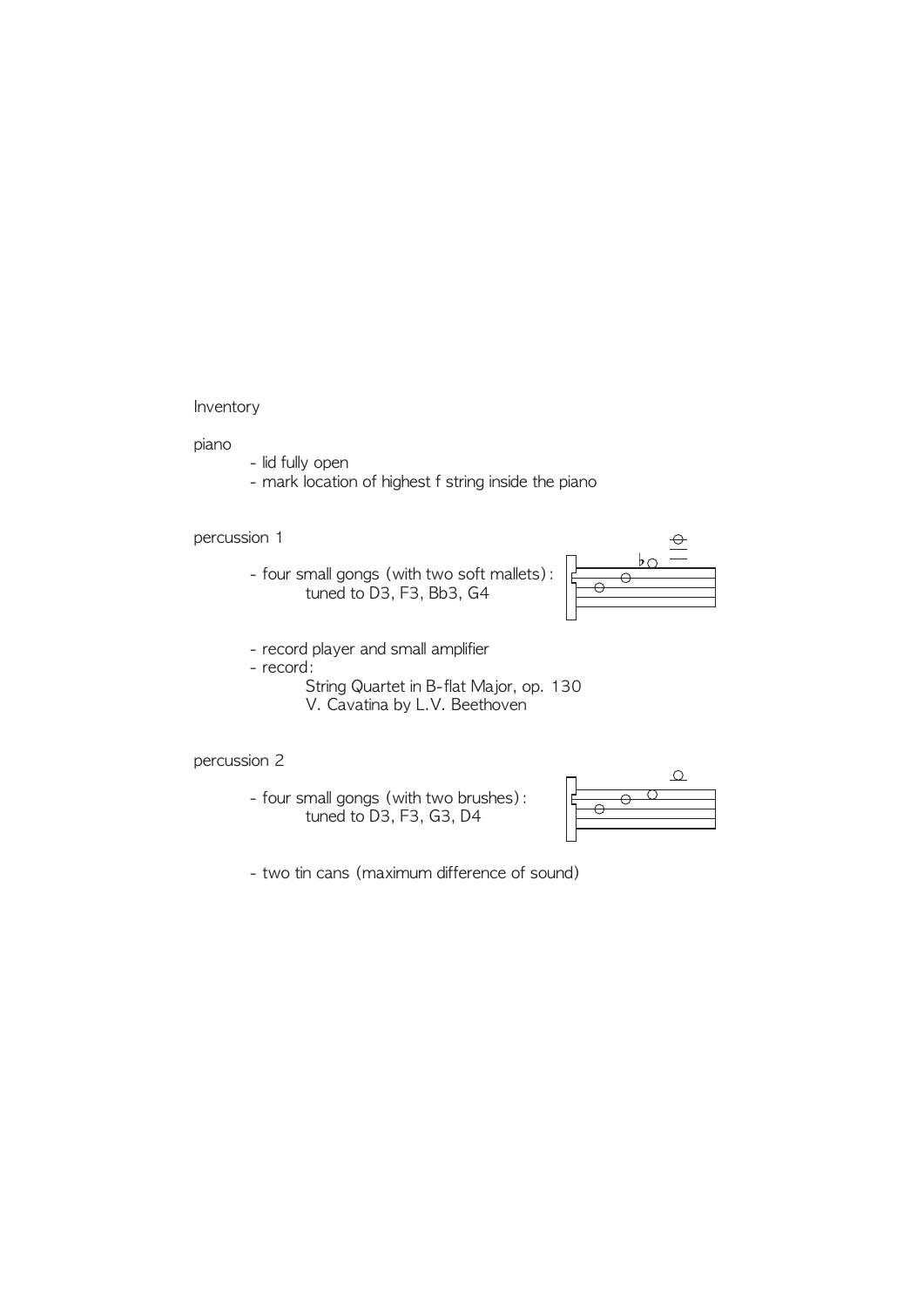**Staging** 

percussion 1



audience

percussion 2

Home of the contract of  $\circ$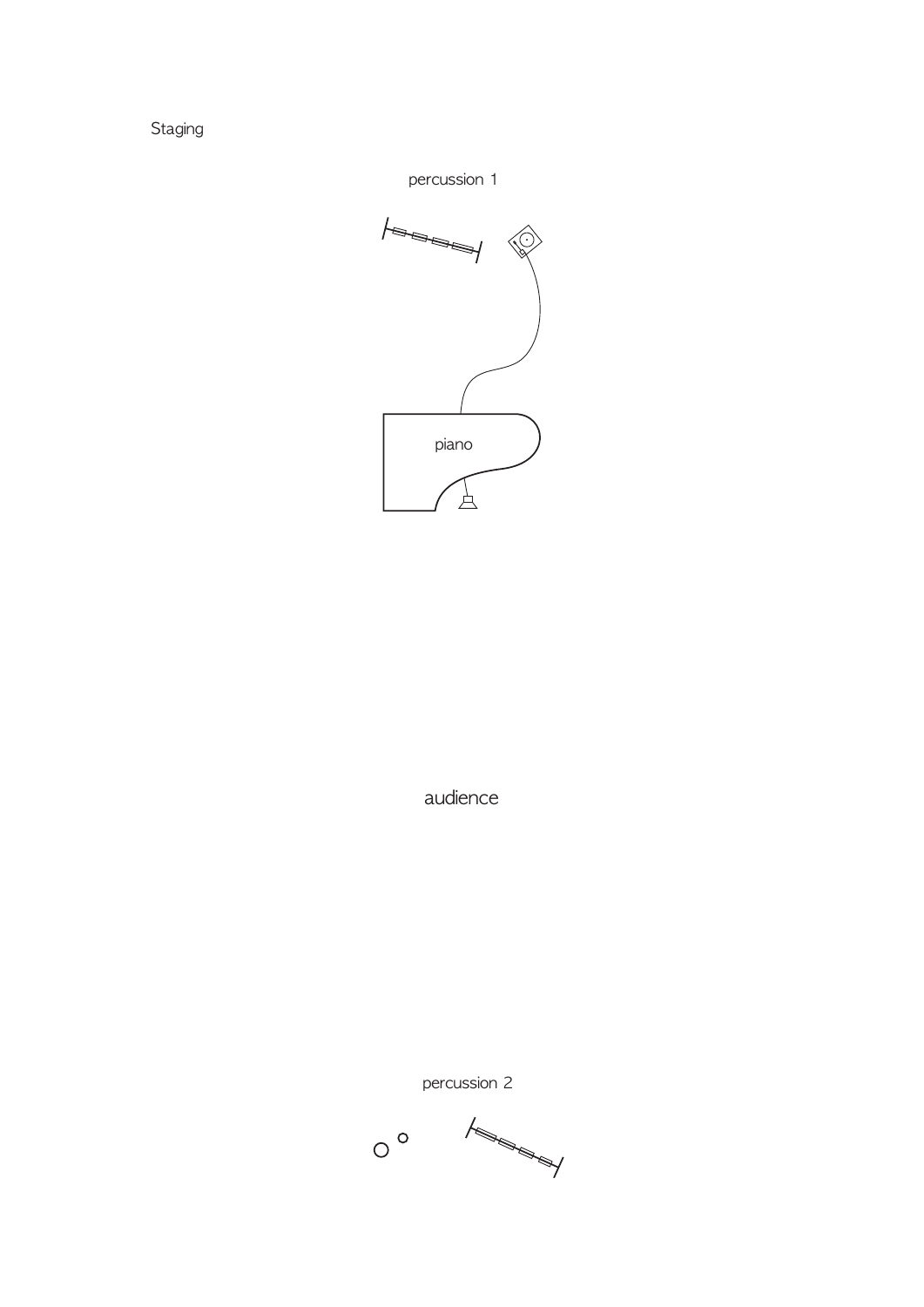# General notes for reading

Keep all sounds continuous from juncture to juncture.

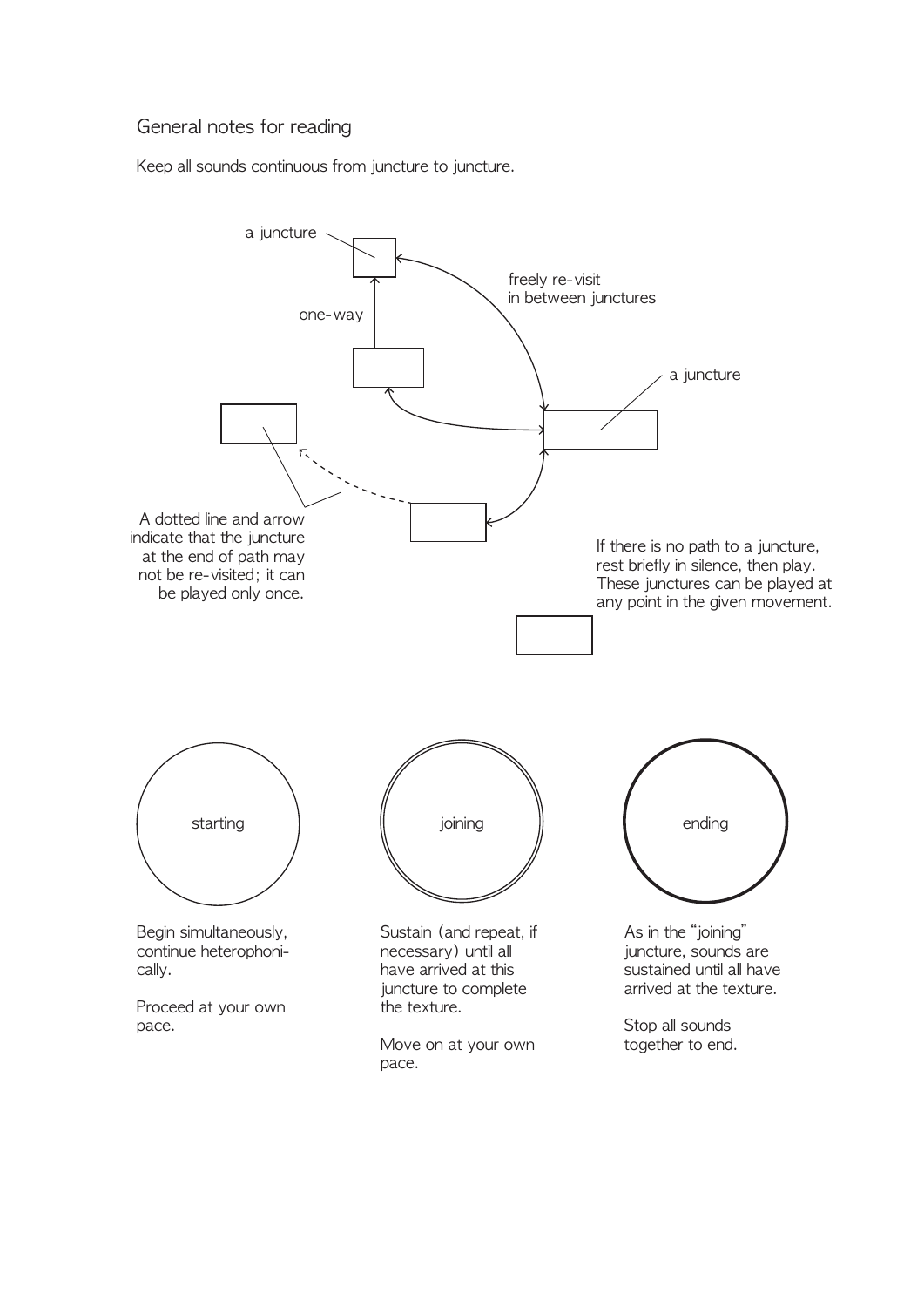# Special notes

Piano



## Percussion 1

Volume controls for record:

The maximum volume for all swells should remain the same, just barely audible within the ensemble texture; the minimum volume should be just barely audible in silence.



## Percussion 2



sustained, quick brushing with one brush, on tin can 1



as above, tin can 2



sustained crunch produced by slowly twisting a brush with one hand and holding it down with the other, on tin can 1



as above, tin can 2



tremolo on tin can with both brushes



hollow noteheads: strike gongs with brushes, let ring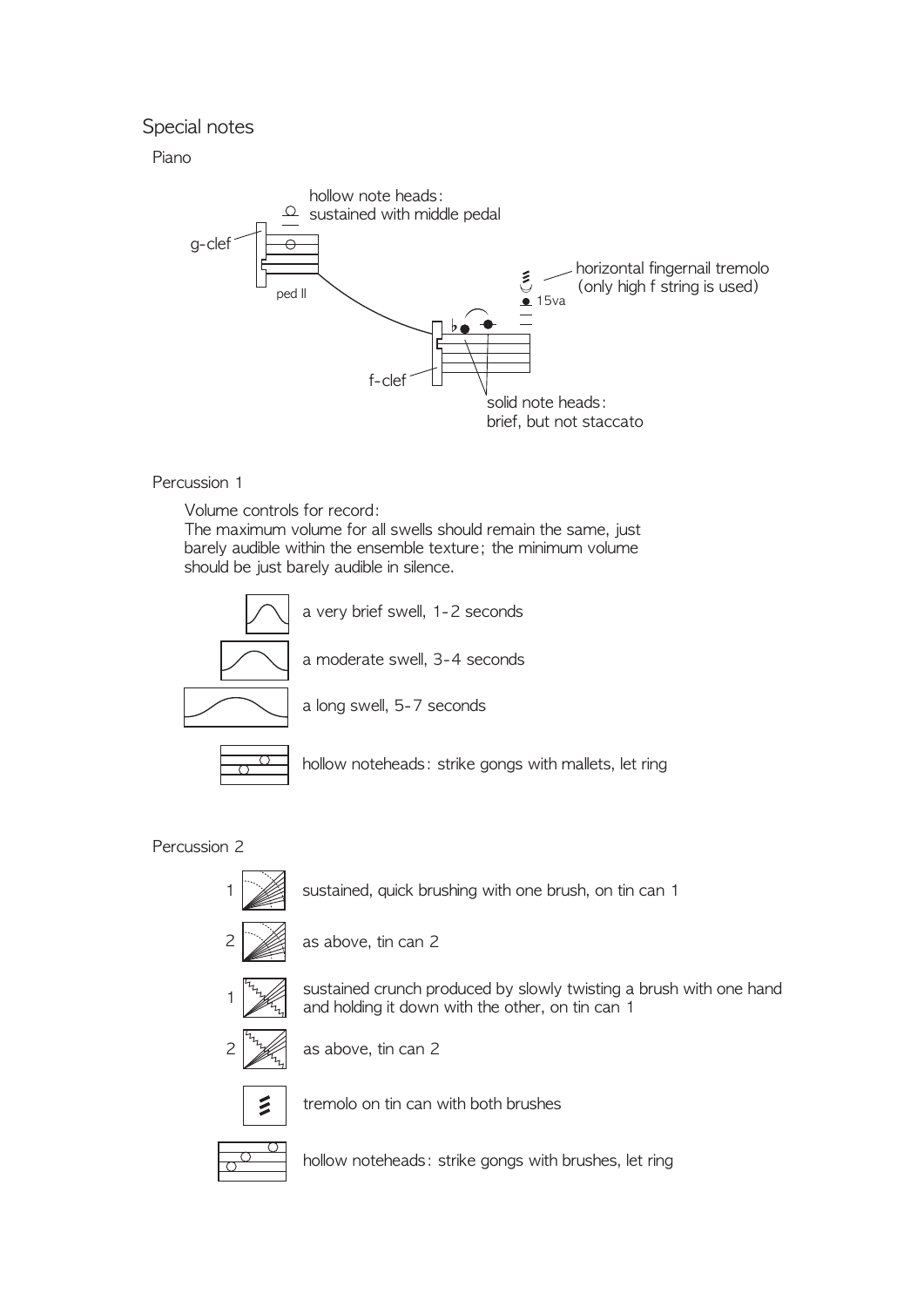percussion 1, movement 1

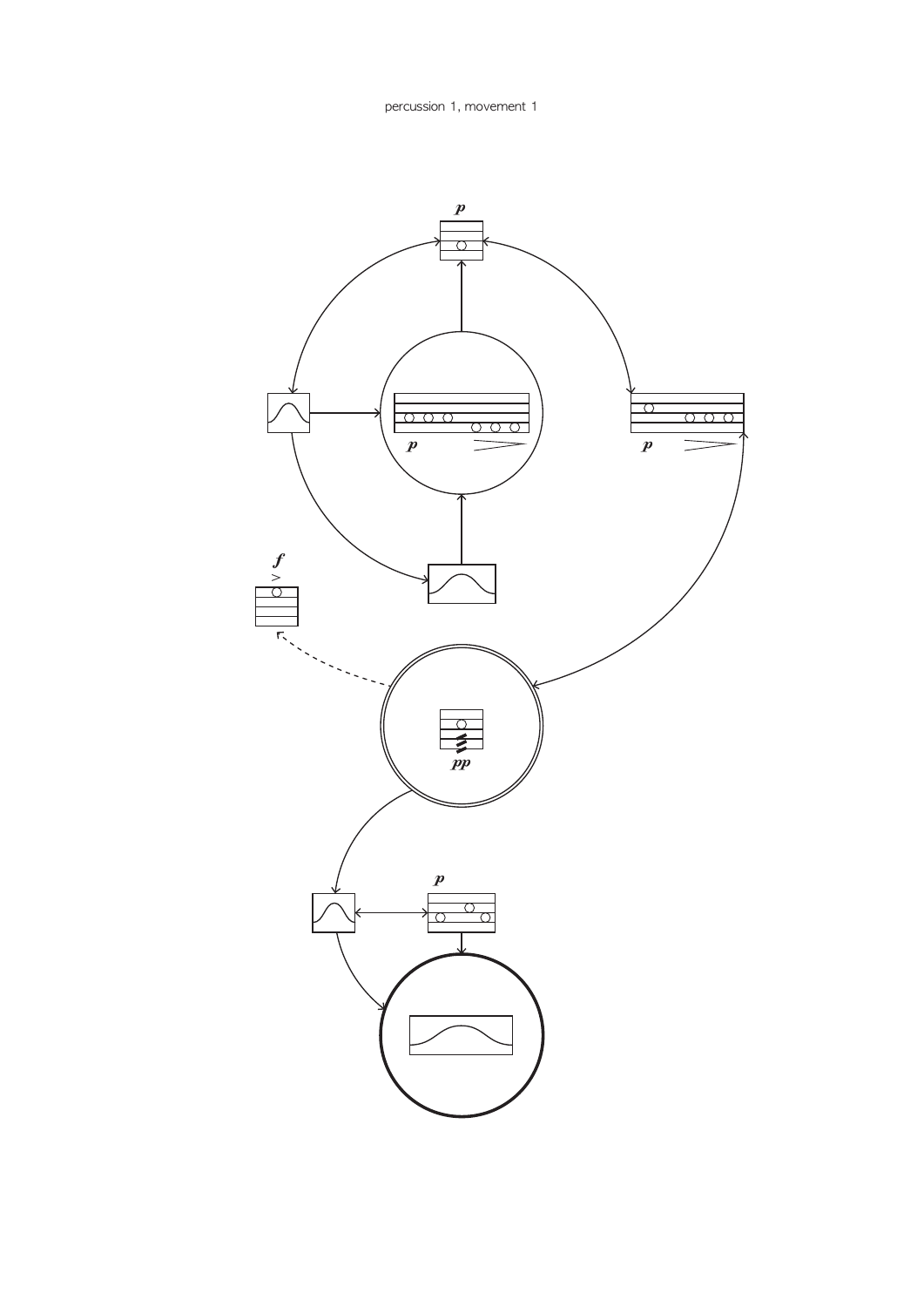percussion 1, movement 2

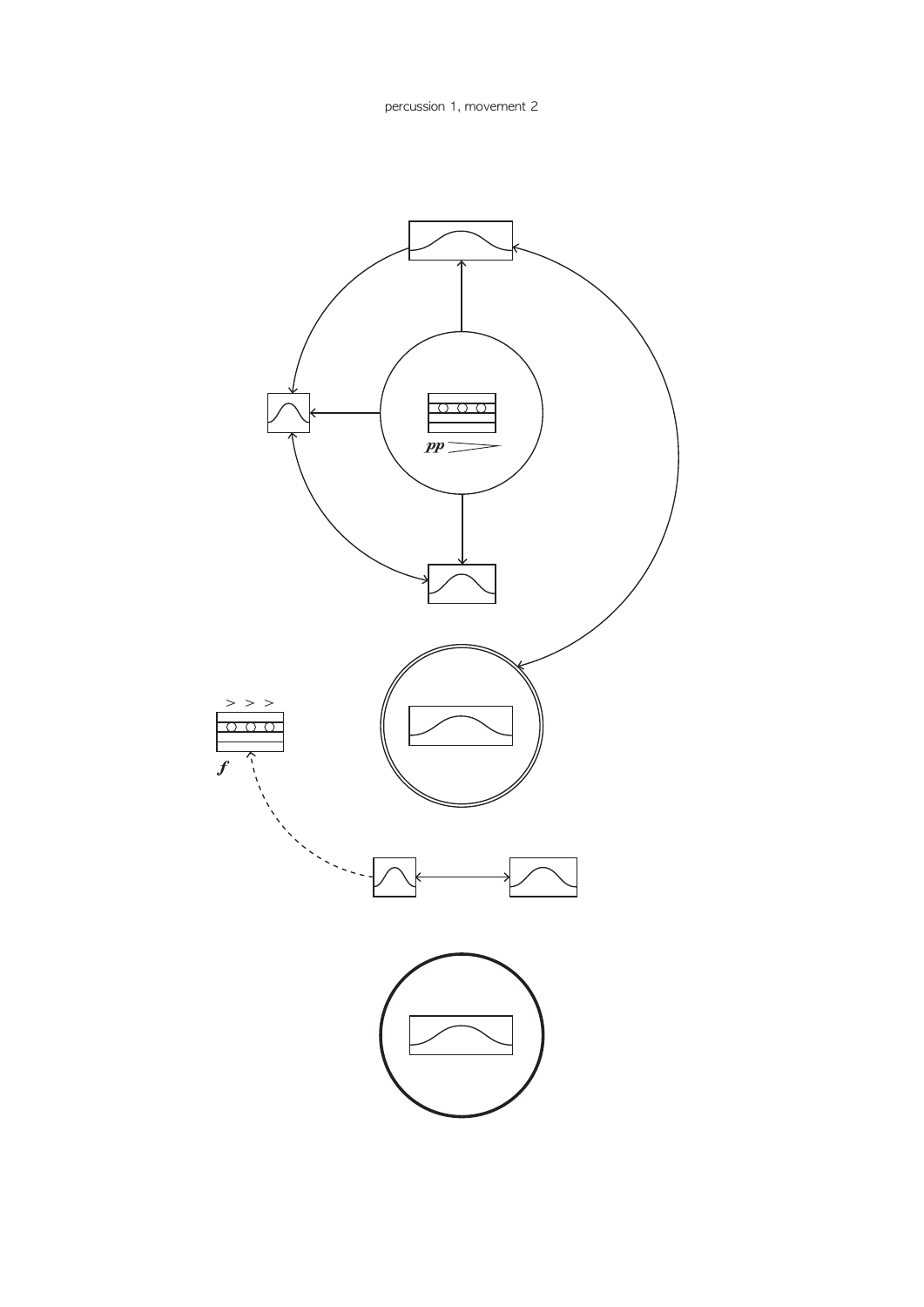percussion 2, movement 1

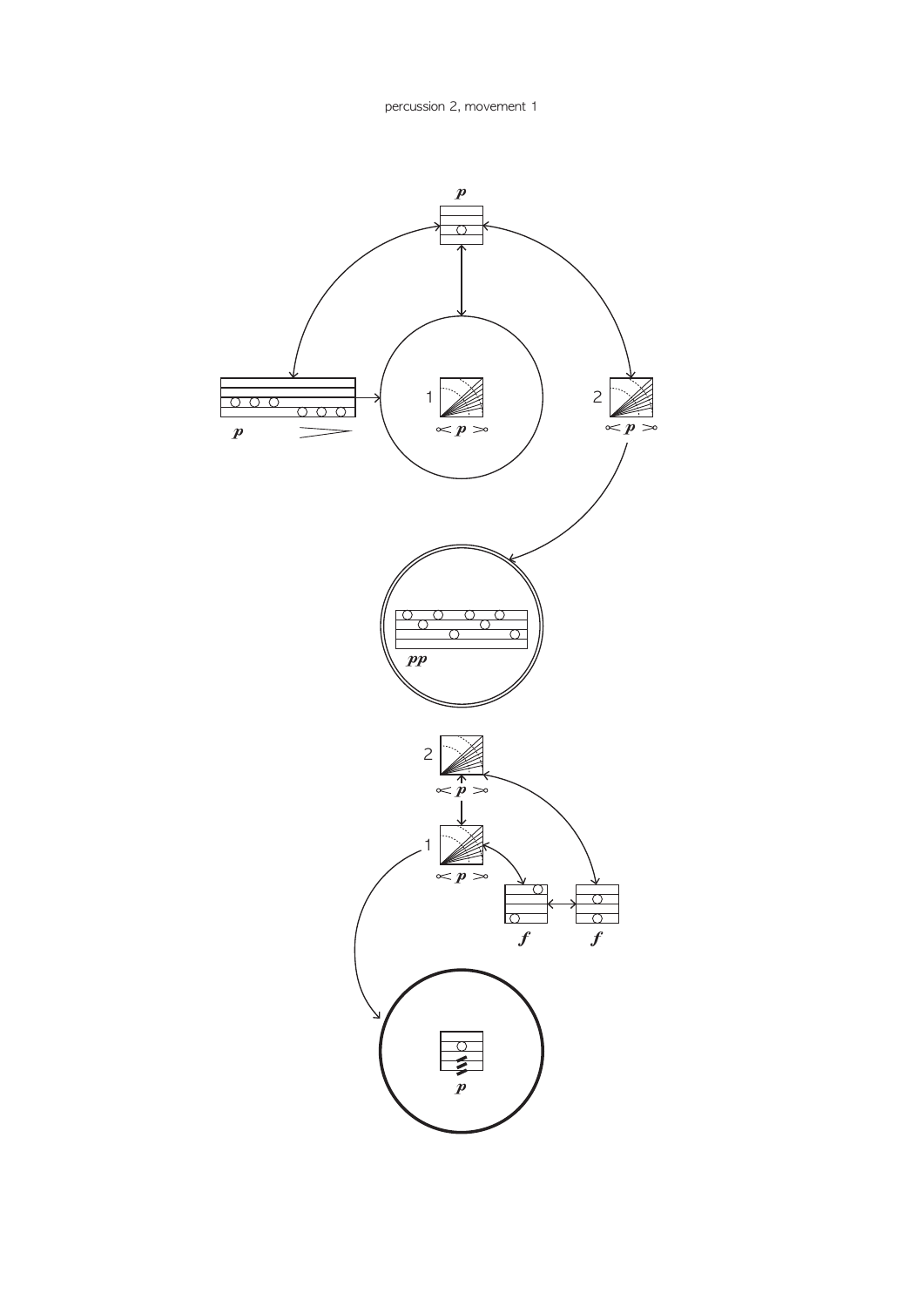percussion 2, movement 2

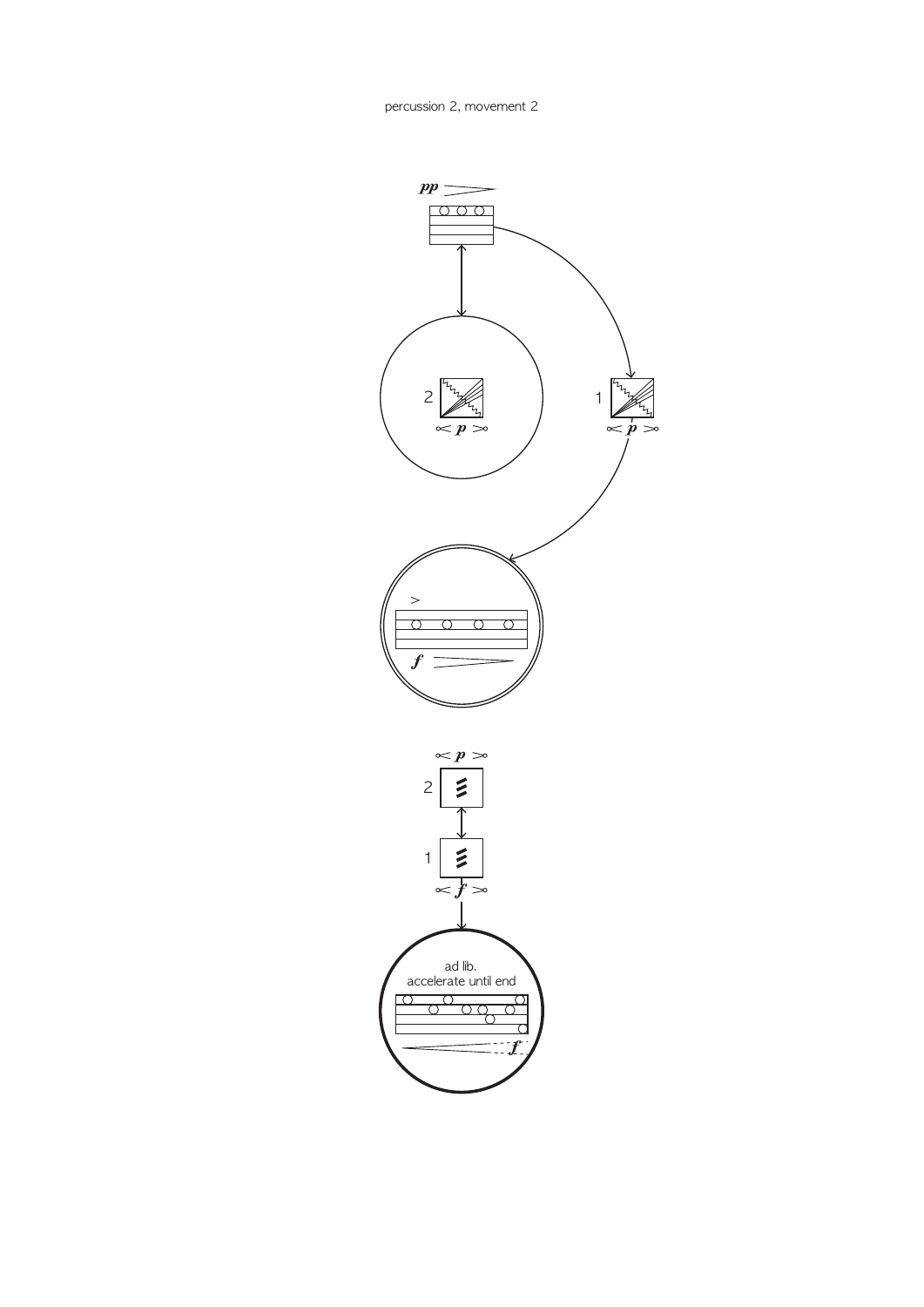piano, movement 1